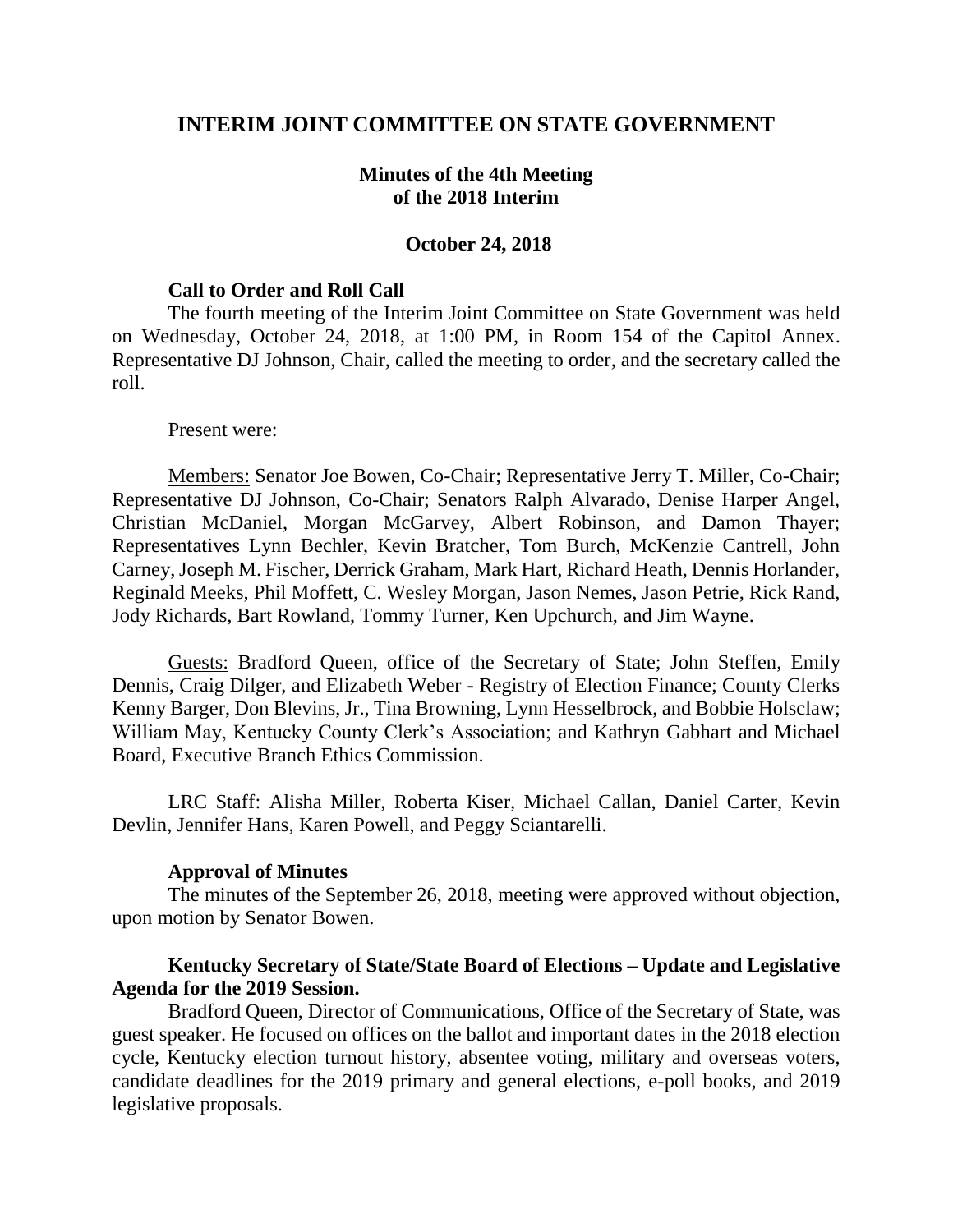Offices up for election in 2018 include all U.S. representatives, 19 state Senate seats, 100 state House seats, the District 3 Supreme Court seat, all 115 district judges (27 counties), Commonwealth's attorneys, circuit court clerks, property valuation administrators, and other county and city officials. October 30 is the last date to request a mail-in absentee ballot for the November 6 general election. November 13 at 4:00 p.m. is the deadline for requesting a recanvas. The State Board of Elections will meet no later than November 26 to certify the vote totals.

Turnout statewide for the 2016 general election was 59.1 percent. Turnout was 30.7 percent in 2015, when the governor, lieutenant governor, and state constitutional officers were on the ballot. For the 2014 mid-term election, turnout was 46.4 percent; it was 49.1 percent for the 2010 mid-term. Kentucky mid-term election turnout is generally in the 40 percent range. As of October 22, absentee ballots issued for the 2018 general election totaled 32,569.

More than 10,000 ballots have been requested by military and overseas voters since the 2014 launch of Kentucky's online portal "GoVoteKY.com." For the 2018 general election, 2,148 ballots have been sent through the portal. Kentucky military and overseas voters have resided in 118 Kentucky counties, 37 states, two territories, and more than 100 countries.

The earliest date to file for office and affix signatures for the 2019 primary and general elections is November 7, 2018. The 2019 filing deadline for party candidates is January 29 at 4:00 p.m. The primary election date is May 21, and the general election will be on November 5.

The Secretary of State and the Kentucky Board of Elections are focusing on the use of electronic polling books (e-poll books) to replace traditional paper registration books at precincts. It has been a 3½ year effort to bring e-poll book technology to the Commonwealth, utilizing federal funding through the Help America Vote Act (HAVA). Pilot projects were conducted during the 2016 primary and general elections in seven counties—Boyle, Floyd, Franklin, Jefferson, Kenton, Madison, and McCracken. E-poll books, which are devices similar to an iPad, were utilized in those counties in the 2018 primary election and were placed in every precinct in Franklin and Madison counties. Statewide, 37,241 voters checked in with e-poll books at precincts in the 2018 primary election. Driver's license scan was the method of identification for 90.5 percent of the voters. In Franklin and Madison Counties 94 percent of the voters were identified by ID scan.

For the 2019 legislative session, the Secretary of State intends to propose legislation to remove the excuse requirement for in-person absentee voting but retain the requirement to open in-person absentee voting no later than 12 working days before Election Day,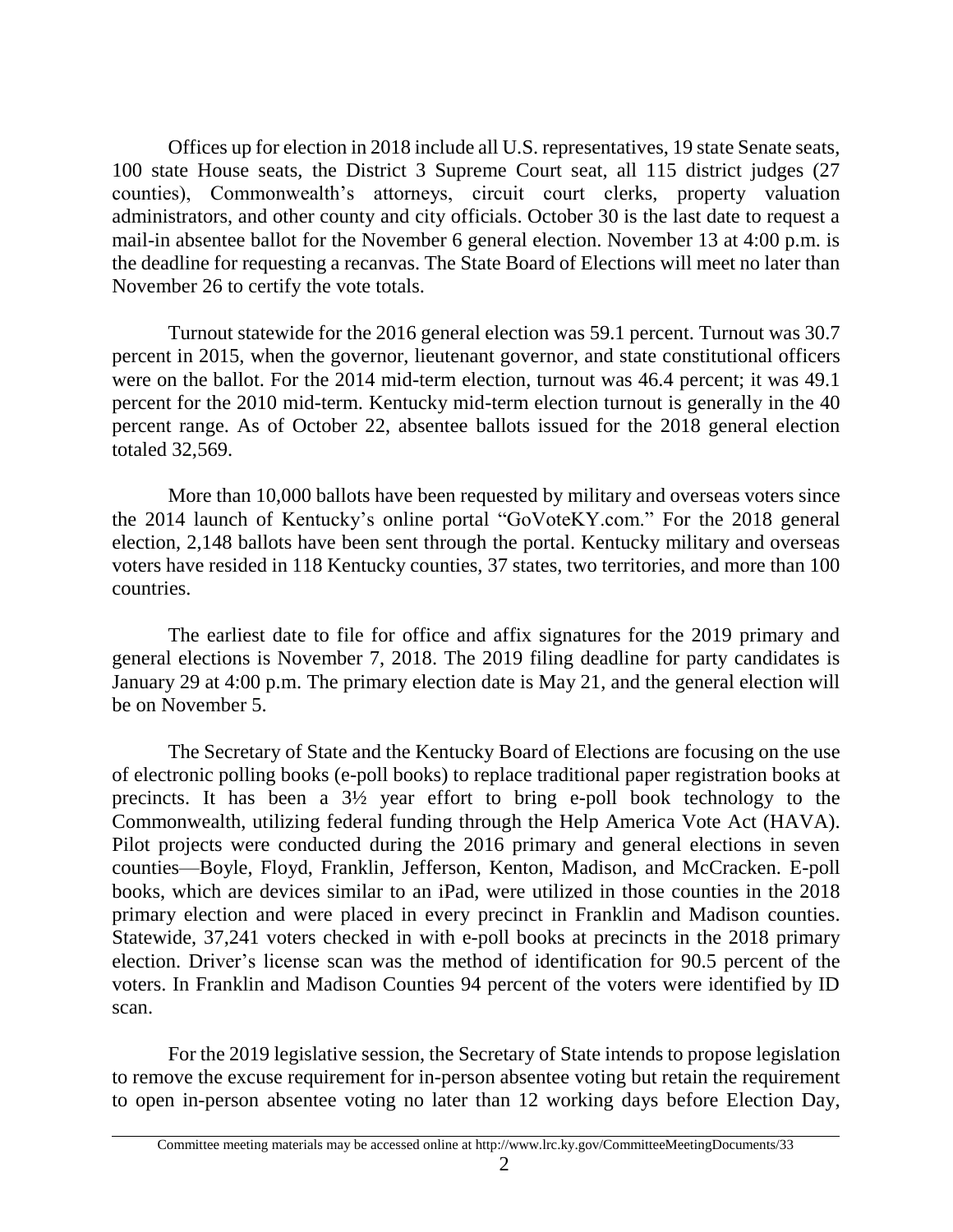remove the 4:00 p.m. deadline for online voter registration and allow online registration until midnight, and allow delivery of absentee ballots to voters by e-mail in emergency circumstances. Mr. Queen mentioned the emergency situation of firefighters who worked a forest fire in southern Kentucky in 2016 and were unable to vote through usual procedures.

Responding to Representative Johnson, Mr. Queen explained that absentee ballots can be transmitted electronically to military and overseas voters. When county clerks receive a ballot request, they electronically transmit a link to the ballot, which the voter must print, fill out, and return by mail to the county clerk's office prior to Election Day.

Representative Miller said the emergency ballot proposal could be helpful to the United Parcel Service pilots in his district, who are often called on without prior notice. He asked about the timeline for requesting an emergency absentee ballot. Mr. Queen said he believes an emergency ballot would apply in that type of situation. He is unsure of the timeline but would be happy to obtain more information.

Representative Nemes commended the Board of Elections and county clerks for their work to ensure that elections are conducted fairly, and he complimented the online portal implemented by Secretary Grimes. He said he is concerned about allegations of lack of compliance with the federal consent decree that directed the Commonwealth of Kentucky to remove the names of ineligible voters from official voter registration lists. He also asked Mr. Queen whether he thinks legislation is needed to assure compliance with the consent decree and election law. Mr. Queen said that the Secretary of State's office and the Board of Elections are working with the U. S. Department of Justice on a compliance plan. Maintaining voter rolls is expensive, and the State Board of Elections in past budget cycles has not received the funding requested for that purpose. Almost a half million voters have been removed from the rolls because of death, felony conviction, incompetency, or personal request. In order to update the voter list, the Board of Elections in June sent nonforwardable mailers to 617,000 registered voters who have not voted in four election cycles or made any change in their registration. More than 200,000 mailers have been returned as undeliverable. After the November 2018 election, those voters will be sent a second mailer that is forwardable. Voters who are subsequently placed on an inactive list can be removed from the registration books after not voting in two more federal elections. Kentucky is participating with the Electronic Registration Information Center (ERIC), a multi-state partnership for improving the accuracy and efficiency of state voter registration systems. The Center helps identify voters who are not registered but are eligible to vote. Mr. Queen said he does not know when the consent decree compliance plan will be finalized but that the Board of Elections website includes information regarding the voter list maintenance program. Representative Johnson said the State Government Committee anticipates receiving an update on the compliance plan during the 2019 session.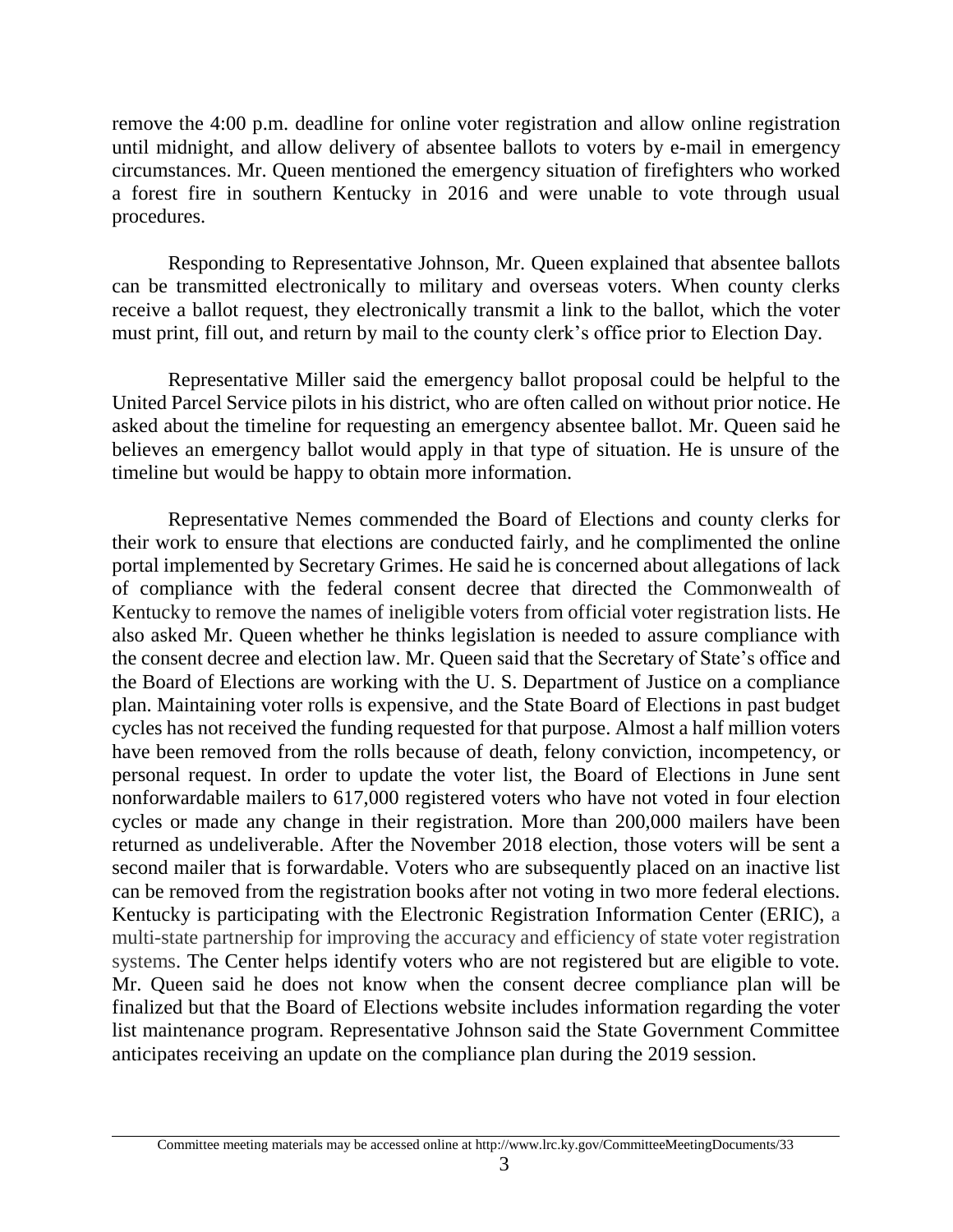Representative Meeks asked about Kentucky's history regarding voter fraud and election irregularities. Mr. Queen said that Secretary Grimes takes reports of election fraud seriously. When she assumed office she established an election integrity task force of state, federal and local officials. It includes representation by the Kentucky Attorney General, the U.S. attorneys for the eastern and western districts of Kentucky, the FBI, and Kentucky State Police. Many of the calls received by the task force are questions about election process*.* Reports of irregularities are referred to the Attorney General. The Secretary of State and the Board of Elections do not have authority to investigate election offenses. The Secretary of State's office met recently with the task force, in anticipation of the approaching general election*.* When Representative Meeks said the committee might want to invite testimony from the task force, Representative Johnson said that is a good suggestion.

Representative Bechler inquired about the cost to implement e-poll books. Mr. Queen said the cost for statewide implementation is paid entirely from federal funds allocated through HAVA. Kentucky budgeted \$5.5 million toward the project and implementation came in under budget—at about \$4 million, he believes. He said he would be happy to follow up with the exact numbers.

Representative Wayne asked about funds that have been requested and received since 2009 to maintain the voter rolls. Mr. Queen said he does not have the numbers at hand but believes the budget request was underfunded approximately \$1 million per year. Representative Wayne said that because of the underfunding, the legislature has not been helping the Secretary of State's office in its efforts to comply with the federal court order.

Representative Miller said it troubles him that Kentucky elections are being exposed to fraud. He said probably 1,000 people who no longer live in his district are still listed on the voter rolls. Mr. Queen said that, with the exception of credit cards, the required identification must include a photo and signature of the voter. Precinct election officials are also allowed to identify voters by personal acquaintance.

Senator McGarvey asked whether the Department of Justice found actual violations by the Secretary of State's office and whether specific instances of fraud have been discovered. Mr. Queen said he does not know. Funding has not been sufficient to monitor the number of voters who move out of state. In regard to other reasons for purging legal voters, Kentucky is complying with state and federal law. He is not aware any instances of voter impersonation, which is exceedingly rare nationwide.

When asked by Representative Burch, Mr. Queen said that the information used to remove the names of voters who have died is supplied by the state's Office of Vital Statistics. Representative Burch said it has been his practice to notify the county clerk when he learns someone in his district has moved away. He believes that in most instances that would have prompted removal from the voter list. He acknowledged that the process is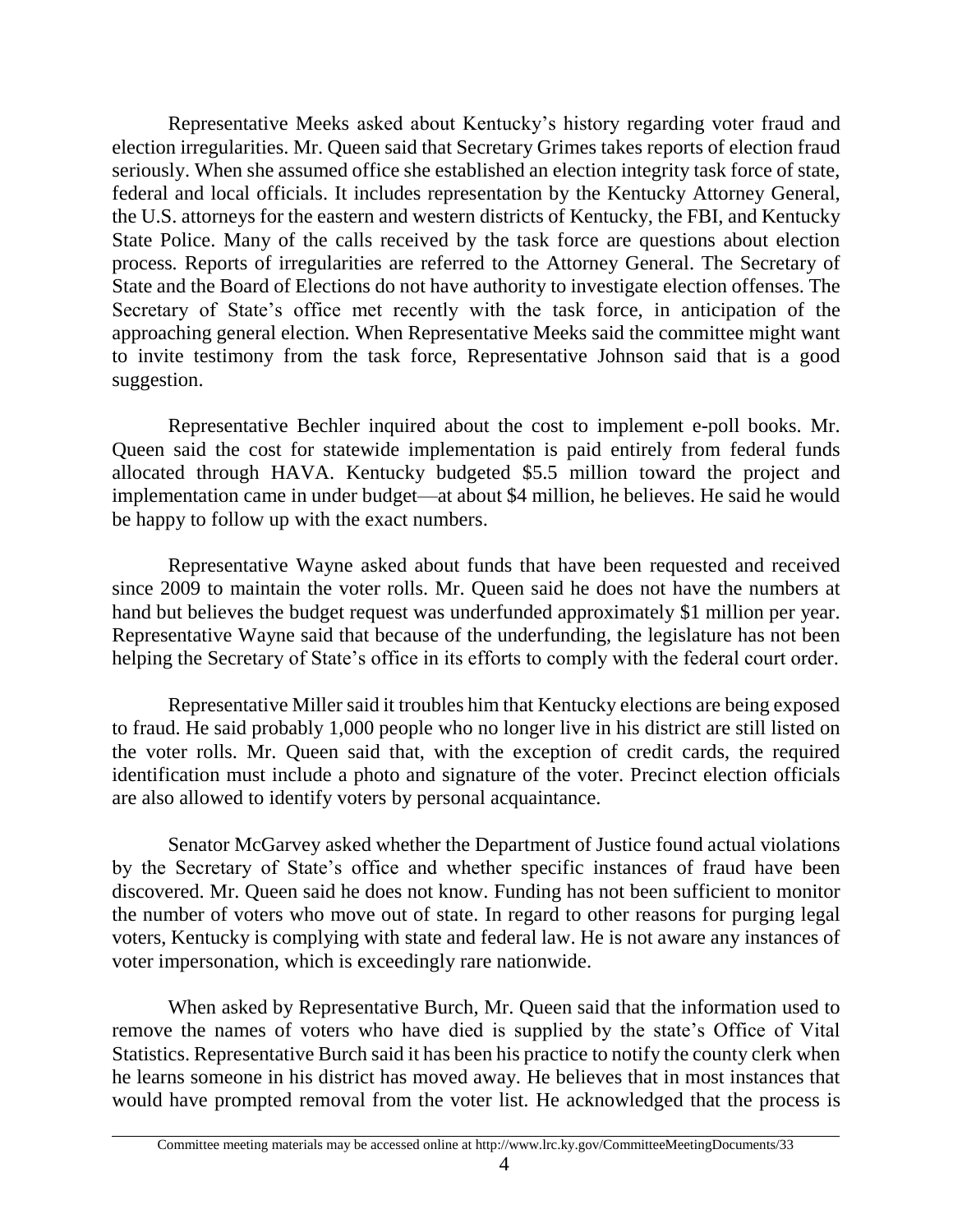now more complicated but questioned how someone could have moved out of a precinct for an extended period of time without the voter's registration being challenged.

Senator Harper Angel said she is impressed with e-poll books and the proactive move by the Secretary of State to use federal funds to implement them. She looks forward to more e-poll books being used in Jefferson County. Mr. Queen said that e-poll books are a popular election administration solution. A number of states use them, but he does not know the exact number.

Representative Graham said that about a year ago county clerks indicated to legislative committees that the state's election system is secure, and he believes they would apprise legislators of suspected ballot fraud or abuse. He has concern that some members of the committee think illegitimate ballots have been cast. Attention should be directed instead on attempts to limit citizens' fundamental right to vote.

Representative Nemes said he does not think there is an attempt to suppress the right to vote nor that anyone present is alleging that improper ballots were cast. Questions have arisen whether Kentucky is complying with the 1993 National Voter Registration Act (NVRA), which was signed by President Clinton. He also said it would be a federal violation for a county clerk to remove a voter from the rolls merely on someone's word.

Representative Nemes said he is a member of the Appropriations and Revenue Committee and that the Secretary of State did not bring the need for additional funding to the committee's attention during the budget process. The Department of Justice's investigation found that since 2009, Kentucky has not sent statutorily required notices to registrants under the change of address process contemplated by the NVRA and state law. The investigation also found that since 2015, Kentucky has not removed registrants through the statutorily prescribed process, and the Secretary of State agreed that that there were violations. Representative Nemes said he does not expect Mr. Queen to respond to his earlier question whether state law needs to be changed to allow the Secretary to comply with federal law and the consent decree but that the Secretary's office needs to bring any suggested statutory change to the General Assembly's attention*.* 

Representative Wayne said it is his understanding that the Secretary of State has been working with the Justice Department in order to show that there is a problem in Kentucky. In so doing, she has tried to exhibit to the General Assembly the need for funds to correct the problem. He is a member of the Appropriations and Revenue Committee and, in his opinion, the 2018 budget process was one of the most closed he has ever experienced. He suggested that everyone stop pointing fingers and work together to fix the problem for the common good of Kentucky*.* 

Committee meeting materials may be accessed online at http://www.lrc.ky.gov/CommitteeMeetingDocuments/33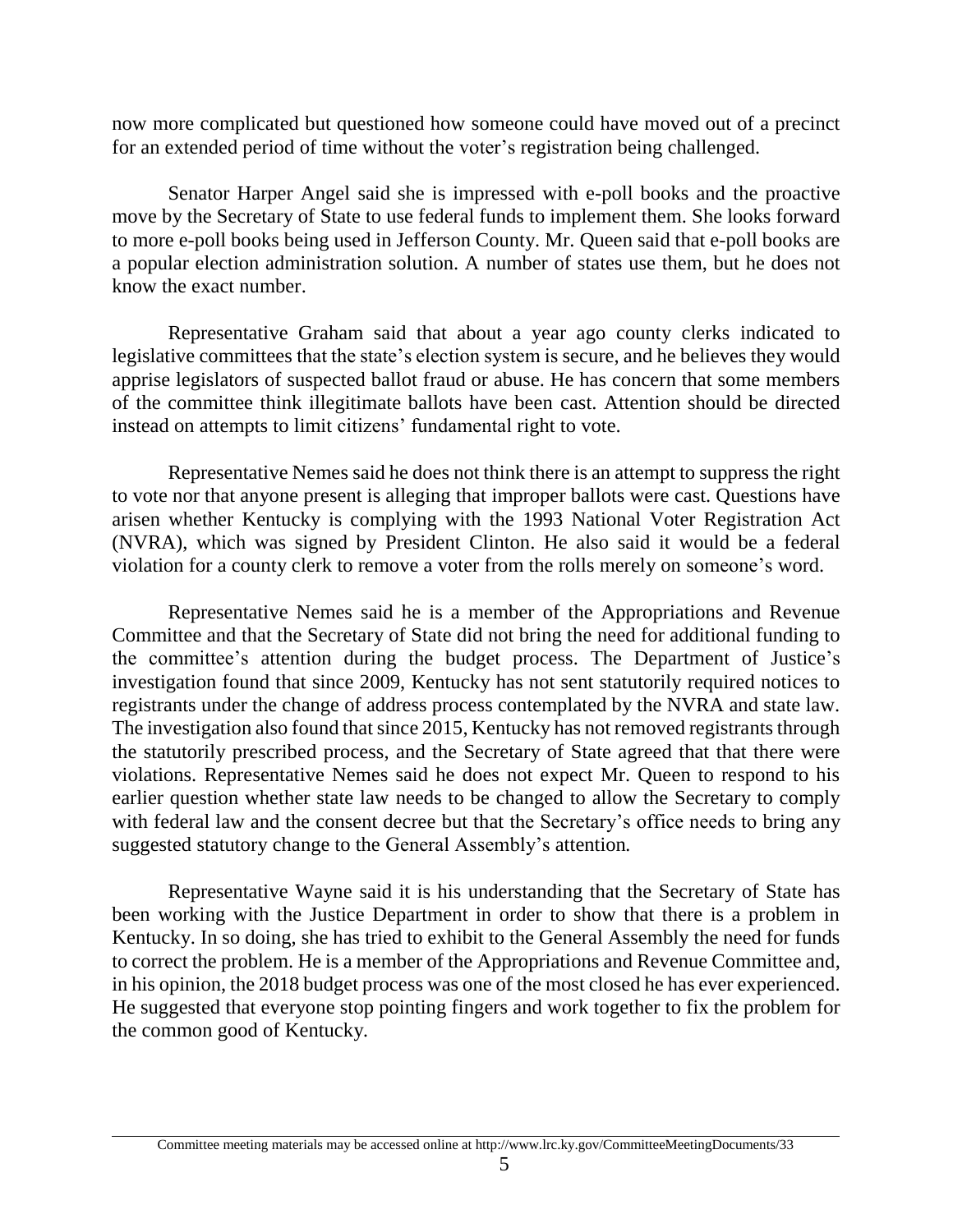Representative Johnson said he expects this conversation to continue and that the Secretary of State or her representative will be asked in the future to testify about the compliance plan. He thanked Mr. Queen for his testimony and a good presentation.

# **Registry of Election Finance – Update and Legislative Agenda for 2019**

Craig Dilger, Chairman; Elizabeth Weber, Vice-Chair, John Steffen, Executive Director; and Emily Dennis, General Counsel, were present from the Registry.

Mr. Dilger said that the Registry's goal for the 2019 legislative session is to have mandatory electronic filing enacted for all candidates. There were 6,343 candidates in the 2018 primary election cycle. There are 7,462 candidates in the 2018 general election, with 1,559 raising \$3,000 or more in campaign finance funds. Only 106 of those candidates are e-filers.

The regulatory function of the Registry has changed over time. The budget has been reduced significantly. In an effort to be efficient, both staff and spending have been reduced. The Registry previously had 20 employees but now has only 12 full-time staff and one part-time employee. There is also one vacancy. It has become physically impossible to provide needed information to the public, candidates, and the media in a timely fashion. It is necessary to require mandatory electronic filing of campaign finance reports in order to successfully and appropriately provide transparency to the citizens of the Commonwealth*.*

Mr. Dilger said that the legislature granted requested funds to update the Registry's computer system. The new system should be ready and functional to handle electronic filing from every candidate in the 2020 election cycle. That is a great step forward and provides an opportunity for mandatory electronic filing to be established across the board. When the system goes live in the 2020 election cycle, candidates will be able to file campaign finance reports from a smartphone. The process will be simple and relatively mistake-proof. Electronic filing will be web-based and will be accessible from any computer, tablet, or smartphone. Terminals for filing will also be available at the Registry and at public libraries. Mandatory electronic filing will provide transparency and fairness in the way information is reported and available. It will level the playing field and make the process transparent for everyone involved. Candidates can file electronically via the Internet, or they can bring their reports to the Registry on disk or other electronic storage medium for uploading by Registry staff. When mandatory electronic filing for candidates for statewide office was put in place by HB 90 (2012 RS), it was a great help. It allowed the Registry and staff to address problems or omissions before voters go to the polls. Beginning in 2017, candidates who raise \$3,000 or less are not required to file a campaign finance report.

Mr. Dilger said the current election cycle so far has run fairly smoothly, and he has no issues to report. The updated computer system will be helpful, and the Registry is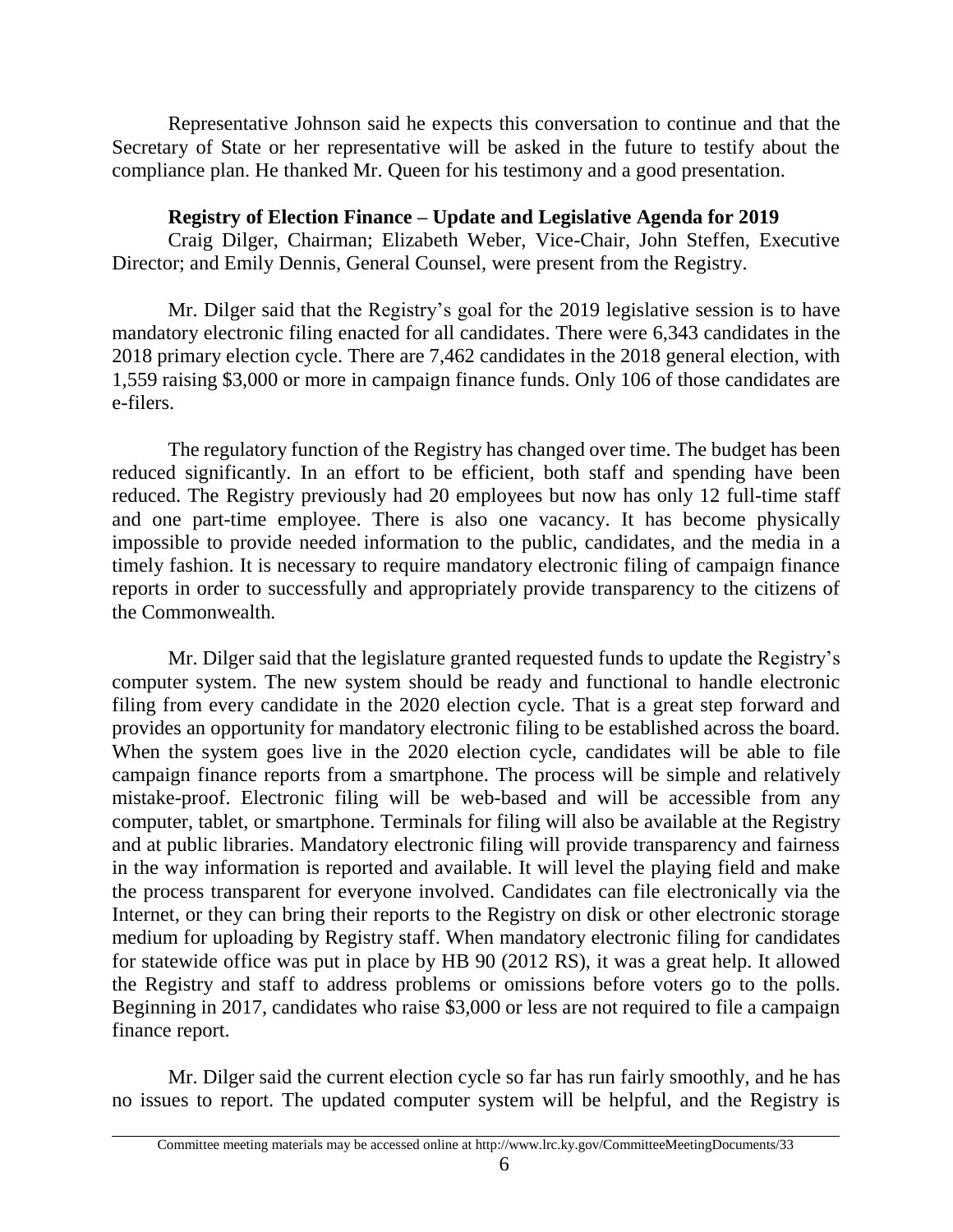grateful that it received funding for that purpose. The majority of states now require electronic filing. It was required in 30 states in the 2016 election cycle. Mississippi is the only state with no electronic filing, and it was begun only recently in West Virginia.

Senator Thayer said he has always filed electronically. He sponsored the bill that enacted mandatory electronic filing for statewide offices, and he has tried for years to get mandatory electronic filing passed for all races. He is committed to requiring mandatory electronic filing. Without it, the Registry staff is under a tremendous burden, and it is difficult for information to reach candidates, media, and the public. Those who decry the influence of money in politics should want electronic filing because it brings more transparency to the election process.

Senator Thayer said the current election cycle has been a disaster with respect to transparency. Some candidates have still not filed their 60-day pre-primary report. He named two 2018 candidates—a Republican candidate for Senate and a Democrat running for county judge/executive—who have not filed the required reports, with no apparent consequences. He said the voters should know that those candidates are breaking the law, and he questioned what can be done to improve enforcement when the law is not followed. Mr. Dilger said additional enforcement options would be helpful, but he believes that mandatory electronic filing is the answer. With the new computer system that will soon come online, failure to file a timely report would be readily apparent to everyone who accesses the system. Transparency demands that everyone know as soon as possible before an election whether a candidate is complying with the law. Mr. Steffen said that because of the flood of paperwork, staff does not have time to monitor late filings. He agreed that the new filing system and mandatory electronic filing will speed up the entire process.

Senator Thayer asked about ease of use of the new computer system. He said the current e-filing system is cumbersome and archaic and requires candidates to purchase software. Mr. Dilger said the new system is simple to use and will provide portals for free access. Senator Thayer said he looks forward to working with the Registry to accomplish mandatory electronic filing.

Representative Carney commended everyone at the Registry for always being willing to help. He said the new technology should make e-filing simpler and that he will support legislation to make it mandatory.

Representative Graham asked about the decline in the number of staff. Mr. Dilger said it was due to attrition, budget cuts, and also inefficiencies that needed to be addressed. For a while staff was able to combine duties but now cannot keep up with the paperwork. Representative Graham said that transparency is important and that the legislature should work in a bipartisan fashion to provide the Registry with funds to hire additional staff. This would not only increase transparency but should allow time for staff to monitor compliance.

Committee meeting materials may be accessed online at http://www.lrc.ky.gov/CommitteeMeetingDocuments/33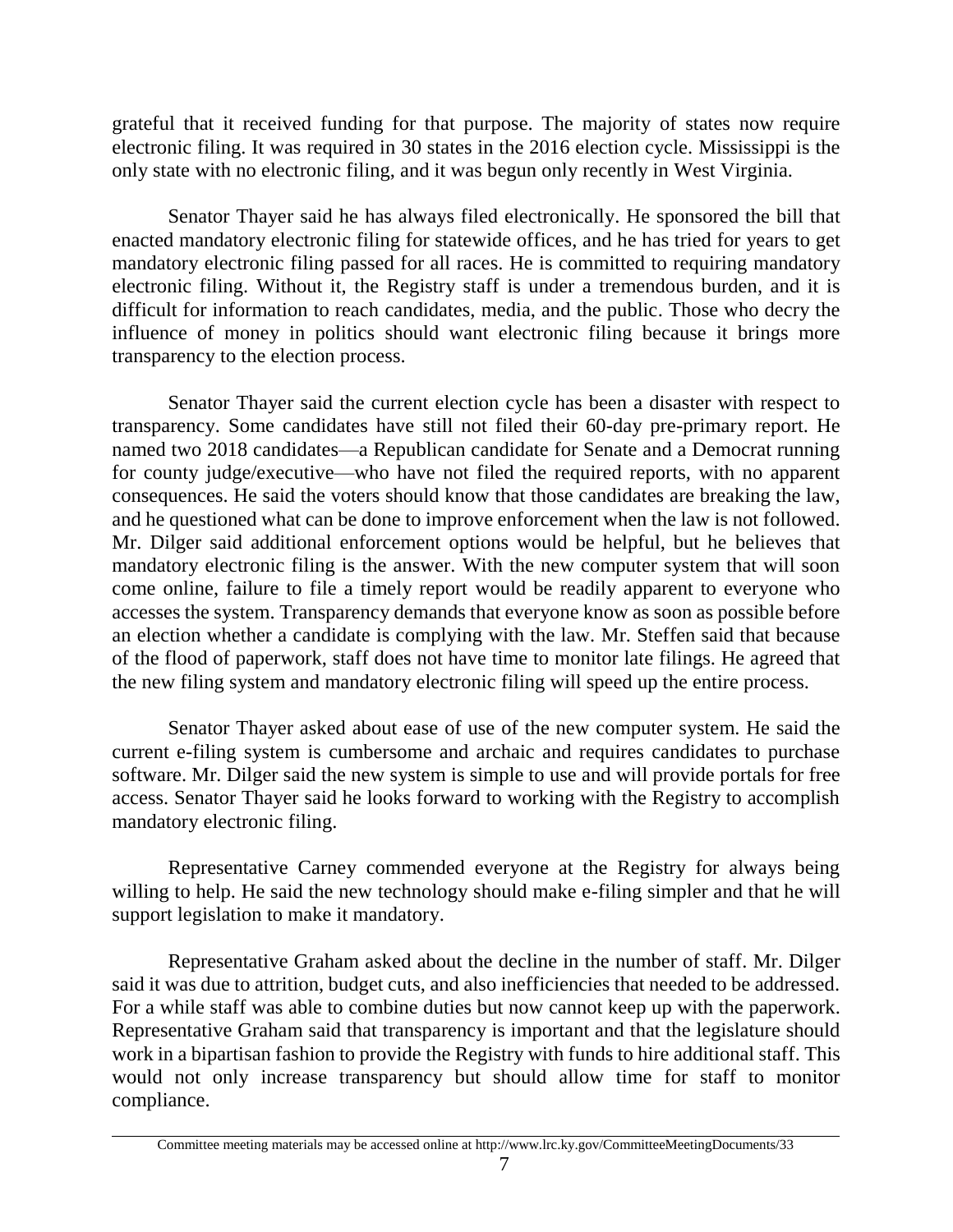Senator Thayer said that it would be helpful to have more staff under the current reporting system, which requires staff to keystroke hundreds of paper reports. Under the new technology and with mandatory e-filing, he does not think personnel or budget would be an issue. Information would be made available quickly, and staff would be able to check compliance, deal with enforcement, and handle other duties. If the Registry has reasons to add personnel for compliance and enforcement, he would be open to that, but in terms of transparency he does not see a need to spend money to increase staff. Representative Graham clarified that he had suggested increasing Registry staff for purposes of investigating compliance*.*

Representative Johnson said he is glad that the new technology will be in-house rather than through a third-party vendor. Based on his personal experience, he hopes the new system for e-filing will include an "auto fill" feature for the start and end dates. He thanked the guests for their testimony and a helpful presentation*.*

# **Kentucky County Clerk's Association – Update and Legislative Agenda for the 2019 Session**

Guest speakers were Don Blevins, Jr., Fayette County Clerk, Lynn Hesselbrock, Spencer County Clerk, and William May, Mayor of Frankfort and Executive Director of the Kentucky County Clerk's Association (KCCA). Mr. May introduced Mr. Blevins and Ms. Hesselbrock as co-chairs of the KCCA election committee.

Mr. Blevins said that county clerks supported HB 273 and HB 274 in the 2018 legislative session. Both bills passed the House and the Senate but were vetoed by the governor. KCCA is again supporting that legislation for introduction for the 2019 session. HB 273 would ensure that any qualified voter who voluntarily removes his or her name from the voter registration list after December 31 and who subsequently wishes to register to vote prior to the next scheduled primary, shall not be considered as a "newly registered voter" for purposes of party eligibility. Some voters are canceling their registration after December 31 and "re-registering" with a different party in order to vote in that party's primary election. Clerks would like to close this "loophole" in current law, which requires that a voter who wants to change party affiliation after December 31 must wait until after the primary election. HB 274 would require mail-in absentee ballot application requests to be received by the county clerk by the close of business 14 days before an election; permit a county clerk to transmit an application for a mail-in absentee ballot to the voter by electronic mail; and require cancellation of a mail-in absentee ballot no later than 14 days before the election.

Mr. Blevins said it has become difficult for county clerks to fill election officer positions. Under current law election officers cannot change party affiliation for a year prior to appointment. They are supposed to be appointed by March 20, which means they would not be allowed to change party for almost a year and a half before the date of the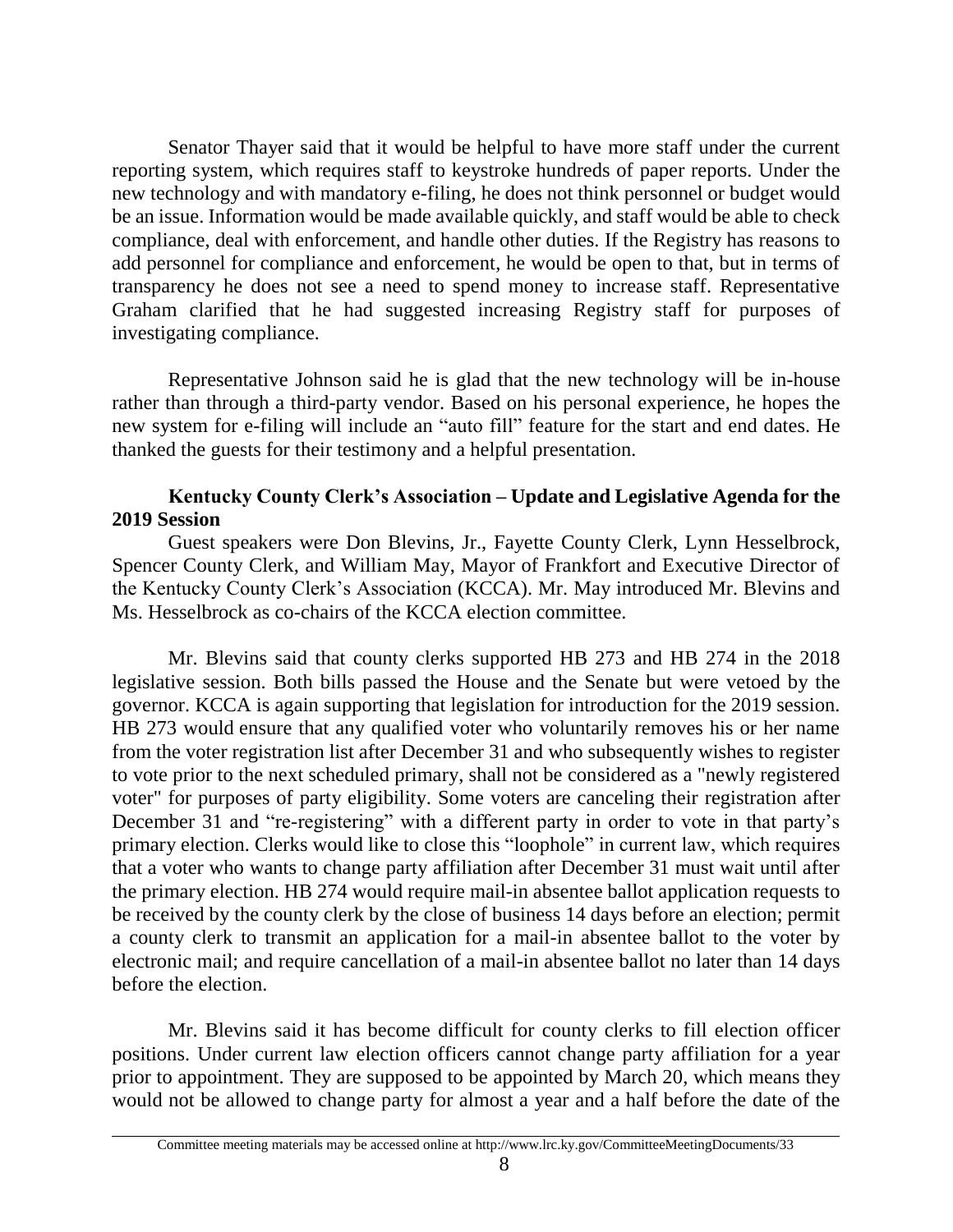primary. County clerks also would like persons registered as independents to serve as election officers; they are currently allowed to serve only as emergency replacements. Election law requires all four election officer positions to include both a Democrat and a Republican. Most county clerks are able to meet that requirement. Demographics are shifting, however, and disparity in party numbers makes it difficult for some counties to recruit four workers from each major party.

Ms. Hesselbrock said that 1,700 voters switched parties in Spencer County in 2017, which made it difficult to recruit precinct workers. The aging population and the long work hours also were a factor. KCCA supports legislation to amend KRS 117.045(9) to allow election officers to change party before December 31 rather than a year prior to the March 20 appointment date. The current prohibition is antiquated and creates barriers to achieving parity among precinct workers. She thinks many smaller counties are experiencing similar changes in voter registration.

Mr. Blevins said that SB 101, which was enacted in the 2018 regular session, required a candidate for school board to provide a high school transcript as evidence of high school graduation. Persons who attended high schools that no longer exist are unable to obtain a transcript, and KCCA would like to have the law amended to allow other documents to suffice as proof of graduation.

Representative Johnson asked for an update regarding recent e-notary proposals, which would allow a notary public to perform a notarial act by means of communication technology. Mr. Blevins said that the National Association of Secretaries of State task force chaired by Secretary of State Grimes for the purpose of developing standards for remote/online notarial acts has been meeting during the summer. The task force has released draft bill language, which will be reviewed at their final meeting on November 19.

There were no further questions, and Representative Johnson thanked the speakers.

# **Election Security – Voting Machines**

Madison County Clerk Kenny Barger, Trimble County Clerk Tina Browning, and Jefferson County Clerk Bobbie Holsclaw discussed utilization of new voting equipment in their counties.

Ms. Browning said that Trimble County purchased used Hart eSlate voting equipment in 2009 that was manufactured in 2002. The software was upgraded and the lithium batteries were changed in 2013. The machines were due for maintenance again in 2017, but there was a cost associated with the maintenance. She was impressed with the secure features of the Verity Touch Writer which Hart presented at the 2016 KCCA fall conference. The machine allows people with disabilities to vote independently. The Verity is never directly connected to the Internet or to any other systems which connect to the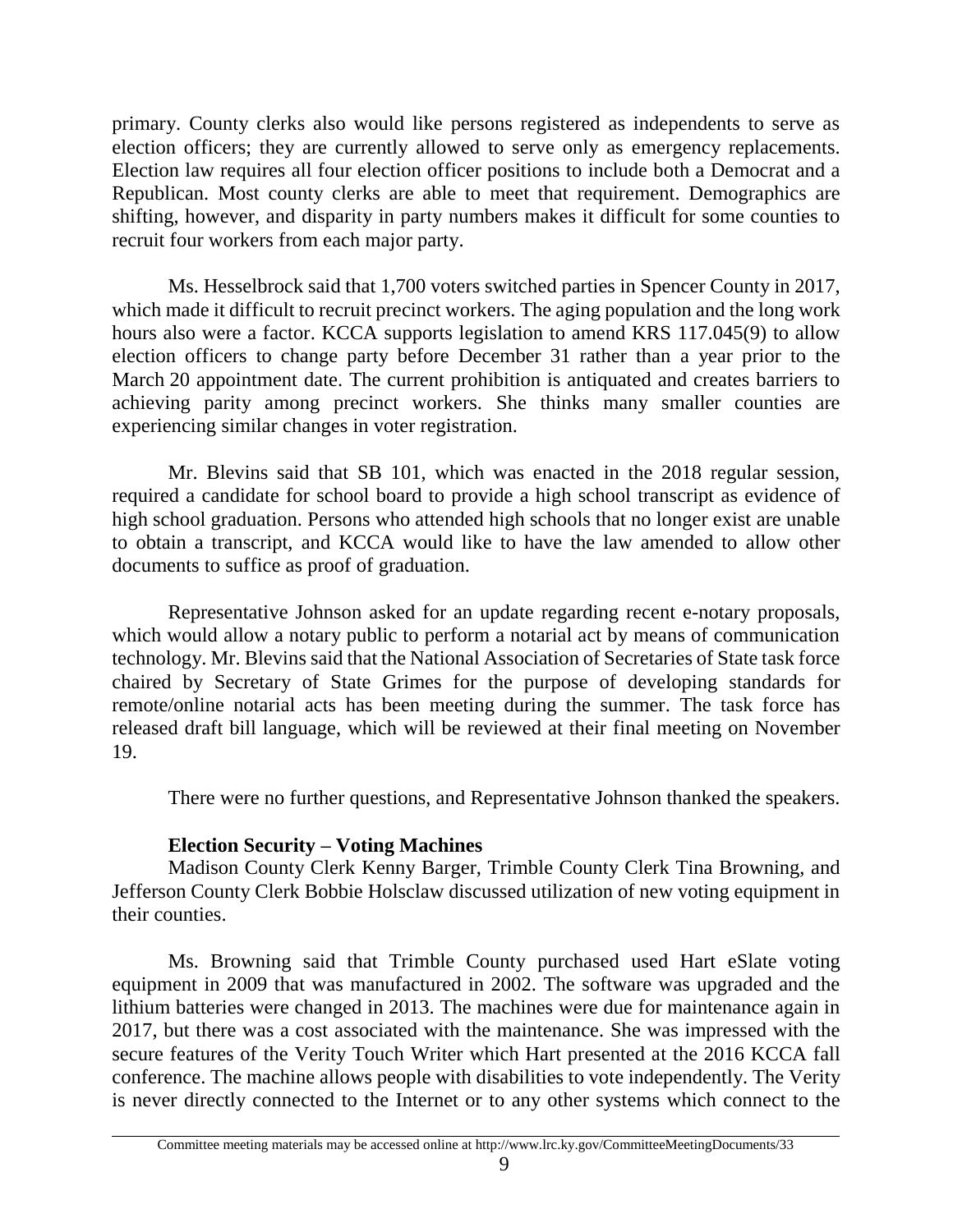Internet. Data such as voter registration, poll books, and election night reporting systems are never directly connected to Verity. Hart voting systems has never been and will never be remotely accessible by Hart or anyone else. External card drives or other devices cannot be inserted by voters into the Hart loading device. Data is stored in multiple redundant locations, ensuring no loss of data and easy detection of any attempt to manipulate the data. Ms. Browning said she felt the Verity Touch Writer equipment was best suited for use in Trimble County. It would make Trimble an all-paper county. Each machine has a battery backup in case of power failure and will run for approximately two hours on battery backup. The equipment was purchased in March 2017 and used for the first time during the 2018 primary election. The poll workers liked the machines and thought they were easy to operate, especially for the voter. On Election Day the election returns came into the clerk's office quicker than in previous elections.

Mr. Barger said that Madison County had been a Hart customer but switched before the 2018 primary to Election Systems & Software (ES&S) in order to provide a paper backup for all votes. The ES&S machine is ADA-compliant and is not connected to any other piece of equipment. The equipment is 100 percent secure and cannot be manipulated. His opinion is that election security is mainly a problem in smaller elections that have lower turnout and lower vote totals, where a mere three miscast votes could sway an election.

Ms. Holsclaw said that Jefferson County is also an ES&S customer and bought new equipment a year ago. It was used for the first time during the 2018 primary. The previous equipment was about 20 years old and was still good, but it was becoming almost impossible to replace the parts. She is very happy with the new equipment, which cost a little more than \$3 million. The poll workers liked the equipment and felt that it was easier to use. She is confident that the November 6 general election in Jefferson County will go smoothly, and she is proud of the nonpartisan manner in which her county conducts elections.

Representative Johnson clarified that today's testimony was not intended to promote any equipment manufacturer but rather to discuss security, reliability, and maintainability of election equipment.

Representative Rand said that Ms. Browning is the county clerk in his district and does an excellent job. He is confident that she and all the county clerks are interested in running elections smoothly and fairly. He is relieved to know that the new machines are not connected to the Internet and that there are precautions to ensure the integrity of Kentucky's elections.

Representative Miller complimented Ms. Holsclaw for running an outstanding office. He said the precinct officers in Middletown, his district, are models of efficiency. He is also glad to know that there is paper backup. Ms. Holsclaw credited the previous